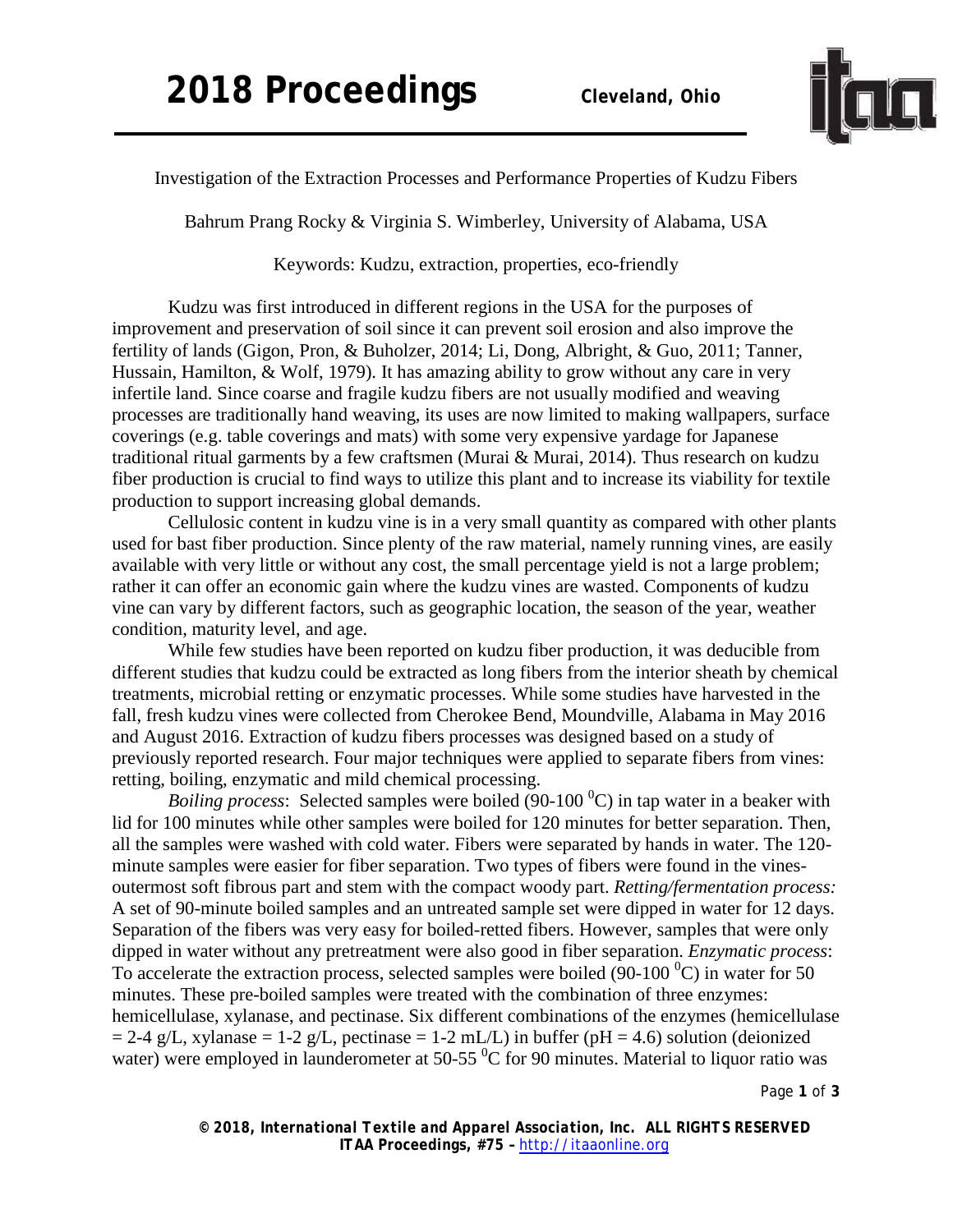maintained 1 to 10. Then, the temperature was raised to 90  $\mathrm{^0C}$  for 50 minutes to kill the enzymes. Samples were washed in tap water and fibers were separated. Separation of the fibers was not very easy. *Mild chemical process*: Samples were directly treated with either only NaOH or a combination of NaOH and Na<sub>2</sub>CO<sub>3</sub>. For NaOH treatment, 2-4 % NaOH and for combined treatment, 2-4% NaOH and 3-4% Na<sub>2</sub>CO<sub>3</sub> were used in the material to liquor ratio of 1 : 10 to 1 : 20. In hot plate and launder-o-meter cases, a temperature of 90-95  $\mathrm{^{0}C}$  for 60-70 minutes was maintained. For the higher amount of NaOH, fibers were slightly damaged. However, in all the cases, fiber separation was very easy. The best condition was found to be 2% NaOH and 4 % Na<sub>2</sub>CO<sub>3</sub> at 90-95 <sup>0</sup>C for an hour.

Fibers were assessed by visual appearances, measuring fiber lengths and tensile strengths, and microscopic analysis in SEM. An elemental analysis using EDAX SEM identified the presence of different elements. From the spectrum elemental analysis, it was observed that all the fibers were mainly composed of more than 96 weight % and 97 atomic % of combined carbon (C) and oxygen (O) when analyzed by K-shell X-ray peaks. Presence of other elements includes some metals, such as- calcium (Ca), aluminium (Al) and sodium (Na). Some of the K-shell peaks found of metal elements may be from processing attributes, for example-water, processing chemicals, enzymes, and salts. Microscopic analysis shows that boiling and mild chemical processes produced cleaner fibers while chemical process produced stronger fibers (breaking load 19.89 kg/tex) and softer fibers.

Since fibers were in bundle form and more than 8 inches long in all cases, they were directly used in a tensile tester (MTS Qtest 25) for respective fiber counts. Tensile properties of the produced eight different kudzu fibers were determined for a specific diameter of each group of fibers. Breaking elongation (BE%) of both soft and woody fibers was very high (22-38%) as compared with elongation of cotton fibers 4-8% (Fiori, Sands, Little, & Grant, 1956; Yang & Gordon, 2016). Reasonably, BE% of chemically extracted soft and woody fibers were the highest (37.94% and 35.69% respectively) because NaOH works as a scouring agent to improve fiber strength for most of the natural cellulose-based fibers. However, all kinds of kudzu fibers had fairly consistent BE% values. Breaking load in kg per tex for the soft fibers (5-20 kg/tex) in all cases was higher than the woody fibers. However, even the lowest breaking strength (3.7 kg/tex) for any of the Kudzu fibers extracted were higher as compared with traditional other long fibers, such as- hemp, jute, and flax. Chemical processes improved the strength of soft fiber to a very high degree, averaging 19.89 kg/tex. Except for the breaking stresses of the soft fibers extracted by retting and enzymatic processes (47.02 and 72.54 psi respectively), all other fibers showed breaking stresses of above 100 psi which is very high and suitable for many of applications besides textiles.

In all extraction cases, the amount of extracted woody kudzu fibers was more than 2-5 times that of soft fibers. Soft fibers were in bundle form but in a very thin semi-transparent layer and were easily modifiable. These fibers were very strong, silky, pliable, flexible and not too stiff to spin or weave for textile uses. The woody fibers were thick and densely arranged in coarse bundle-form, were slightly brittle and not as pliable as soft fibers, suitable for basketry.

Page **2** of **3**

*© 2018, International Textile and Apparel Association, Inc. ALL RIGHTS RESERVED ITAA Proceedings, #75 –* [http://itaaonline.org](http://itaaonline.org/)